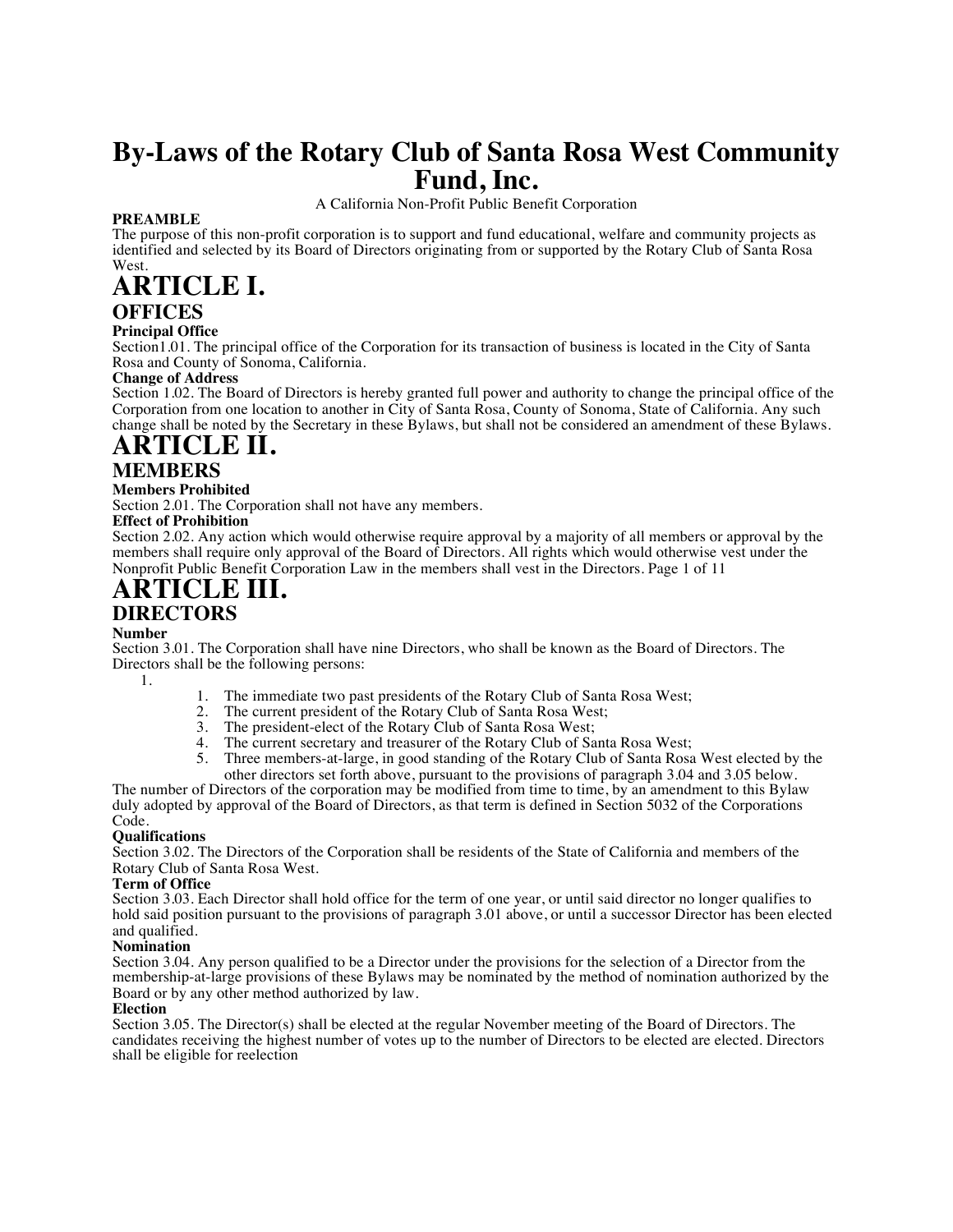without limitation on the number of terms they may serve, provided they continue to meet the qualifications required by Section 3.02 by these Bylaws.

### **Compensation**

Section 3.06. The Directors shall serve without compensation.

# **Meetings**

### **Call of Meetings**

Section 3.07. (a) Meetings of the Board may be called by the Chairman of the Board or the Secretary or any two (2) Directors.

#### **Place of Meetings**

(b) All meetings of the Board shall be held at the principal office of the Corporation as specified in Section 1.01 of the these Bylaws or as changes from time to time as provided in Section 1.02 of these Bylaws or shall be held at any place designated by the person or person requesting the meeting.

#### **Date and Time of Meetings**

(c) There shall be two regular meetings of the Board of Directors each year. Each regular meeting shall be held in May and November at the Chairman of the Board's designated time. If any day fixed for the regular meetings of the Board of Directors falls on a legal holiday, the meeting scheduled for that day shall be held at the same hour on the next succeeding day which is not a legal holiday.

#### **Special Meetings**

(d) Special meetings of the Board may be called by the Chairman of the Board, or the Secretary or any two (2) Directors. Special meetings shall be held on four (4) days' notice by first-class mail, postage prepaid, or on fortyeight (48) hours' notice delivered personally or by telephone or facsimile (FAX) or by e-mail. Notice of the special meeting need not be given to any Director who signs a waiver of notice or a written consent to holding the meeting or an approval of the minutes thereof, whether before or after the meeting, or who attends the meeting without protesting, prior thereto or at its commencement, the lack of such notice to such Director. All such waivers, consents, and approvals shall be filed with the corporate records or made a part of the minutes of the meetings. **Quorum**

(e) A majority of the authorized number of Directors constitutes a quorum of the Board of Directors for the transaction of business, except as hereinafter provided.

#### **Transactions of Board**

(f) Except as otherwise provided in the Articles, in these Bylaws, or by law, every act or decision done or made by a majority of the Directors present at a meeting duly held at which a quorum is present shall be the act of the Board of Directors, provided, however, that any meeting at which a quorum was initially present may continue to transact business notwithstanding the withdrawal of Directors, if any action taken shall be approved by at least a majority of the required quorum for such meeting, or such greater number as required by law, the Articles, or these Bylaws.

#### **Conduct of Meetings**

(g) The Chairman of the Board or, in his or her absence, any Director selected by the Directors present shall preside at meetings of the Board of Directors. The Secretary of the Corporation or, in the Secretary's absence, any person appointed by the presiding officer shall act as Secretary of the Board. Members of the Board of Directors may participate in a meeting through use of conference telephone or similar communications equipment, so long as all members participating in such meeting can hear one another. Such participation shall constitute personal presence at the meeting.

#### **Adjournment**

(h) A majority of the Directors present, whether or not a quorum is present, may adjourn any meeting to another time and place. If the meeting is adjourned for more than twenty-four (24) hours, notice of the adjournment to another time or place shall be given prior to the time of the adjourned meeting to the Directors who were not present at the time of the adjournment.

#### **Action Without Meeting**

Section 3.08. Any action required or permitted to be taken by the Board of Directors may be taken without a meeting, if all members of the Board of Directors individually or collectively consent in writing to such action. Such written consent or consents shall be filed with the minutes of the proceedings of the Board of Directors. Such action by written consent shall have the same force and effect as the unanimous vote of such Directors.

# **Removal of Directors**

#### **Removal for Cause**

Section 3.09. (a) The Board of Directors may declare vacant the office of a Director on the occurrence of any of the following events:

- 1. The Director has been declared of unsound mind by a final order of court; or
- 2. The Director has been convicted of a felony; or
- 3. The Director has failed to attend three (3) consecutive meetings of the Board.

#### **Removal Without Cause**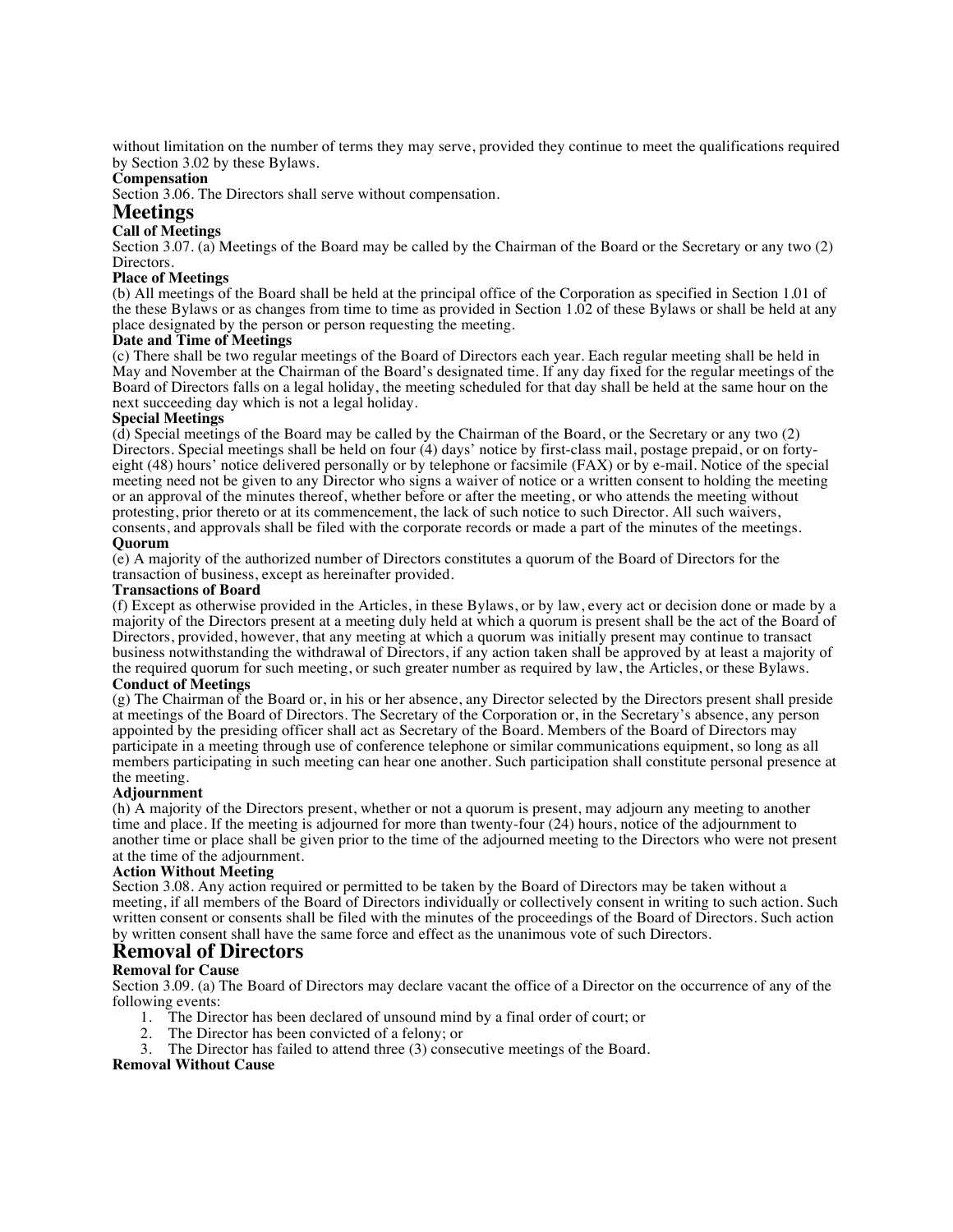(b) Except as provided in the Articles, any Director may be removed without cause if such removal is approved by the Board of Directors within the meaning of Section 5032 of the Corporations Code.

# **Resignation of Director**

Section 3.10. Any Director may resign effective on giving written notice to the Chairman of the Board of Directors, the Secretary, or the Board of Directors of the Corporation, unless the notice specifies a later time for the effectiveness of such resignation. If the resignation is effective at a future time, a successor may be elected to take office when the resignation becomes effective. A Director shall not resign where the Corporation would then be left without a duly elected Director or Directors in charge of its affairs.

# **Vacancies in the Board**

#### **Causes**

Section 3.11. (a) Vacancies on the Board of Directors shall exist on the death, resignation, or removal of any Director; whenever the number of Directors authorized is increased; and on the failure of the members in any election to elect the full number of Directors authorized.

#### **Filling Vacancies**

(b) Except as otherwise provided in the Articles or these Bylaws and except for a vacancy created by the removal of a Director pursuant to Section 3.09 of these Bylaws, vacancies on the Board of Directors may be filled by approval of the Board of Directors, or , if the number of Directors then in office is less than a quorum, by (1) the unanimous written consent of the Directors then in office; (2) the affirmative vote of a majority of the Directors then in office at a meeting held pursuant to notice or waivers of notice as provided in Section 3.07 (d) of these Bylaws; or (3) a sole remaining Director.

#### **Committees**

Section 3.12. The Board of Directors, may, by a vote of the majority of the board, designate two or more members of the board to constitute such committees as may be necessary from time to time to carry out the purposes and to further the goals of the corporation. Any committee so formed shall act in an advisory capacity to the board of Directors. Any committee so formed shall keep written minutes of any meetings with the records of the corporation. Such committees may be formed to, among other tasks, take action with respect to:

- 1. a. Fill vacancies on the board or on any committee which has the authority of the board;<br>2. b. Amend or repeal bylaws or adopt new bylaws, subject to the action of the Board of Di
- 2. b. Amend or repeal bylaws or adopt new bylaws, subject to the action of the Board of Directors with respect to adopting any resolution with respect to the bylaws;

Any committee so formed shall establish its own procedures, set the time and place of its meetings, so long as its actions do not otherwise contradict these bylaws, the dictate of the board or any provisions of the California Corporations Code.

# **ARTICLE IV. OFFICERS**

# **Number and Titles**

Section 4.01. The officers of the Corporation shall be a Chairman of the Board, a Secretary, a Chief Financial Officer, and such other officers with such titles and duties shall be determined by the Board and as may be necessary to enable it to sign instruments. The Chairman of the Board is the general manager and chief executive officer of the Corporation. Any number of offices may be held by the same person, except that neither the Secretary nor the Chief Financial Officer shall serve concurrently as the Chairman of the Board.

#### **Appointment**

Section 4.02. The officers of the Corporation shall be chosen by and shall serve at the pleasure of the Board of Directors, subject to the rights, if any, of an officer under any contract of employment.

# **Duties of Officers**

### **Chairman of the Board**

Section 4.03 (a) The Chairman of the Board, who shall be the immediate Past President of the Rotary Club of Santa Rosa West, shall be the general manager and chief executive of the Corporation and shall, subject to the control of the Board of Directors, have supervision, direction, and control of the business and affairs of the Corporation. Such officer shall preside at all meetings of the Board of Directors. Such officer shall perform all duties incident to the office of the Chairman of the Board and such other duties as may be required by law, by the Articles of Incorporation of the Corporation, or by these Bylaws, or which may be prescribed from time to time by the Board of Directors. The Chairman of the Board is hereby authorized to exercise any right to vote or execute a proxy to vote shares of stock of, any bonds, debentures, or other evidences of indebtedness of, any other corporations owned or possessed by the Corporation.

#### **Secretary**

(b) The Secretary, who shall be the current Secretary of the Rotary Club of Santa Rosa West, shall keep or cause to be kept at the principal office of the Corporation, or such other place as the Board of Directors may order, a book of minutes of all meetings of the Board of Directors. The Secretary shall perform such other and further duties as may be required by law or as may be prescribed from time to time by the Board of Directors.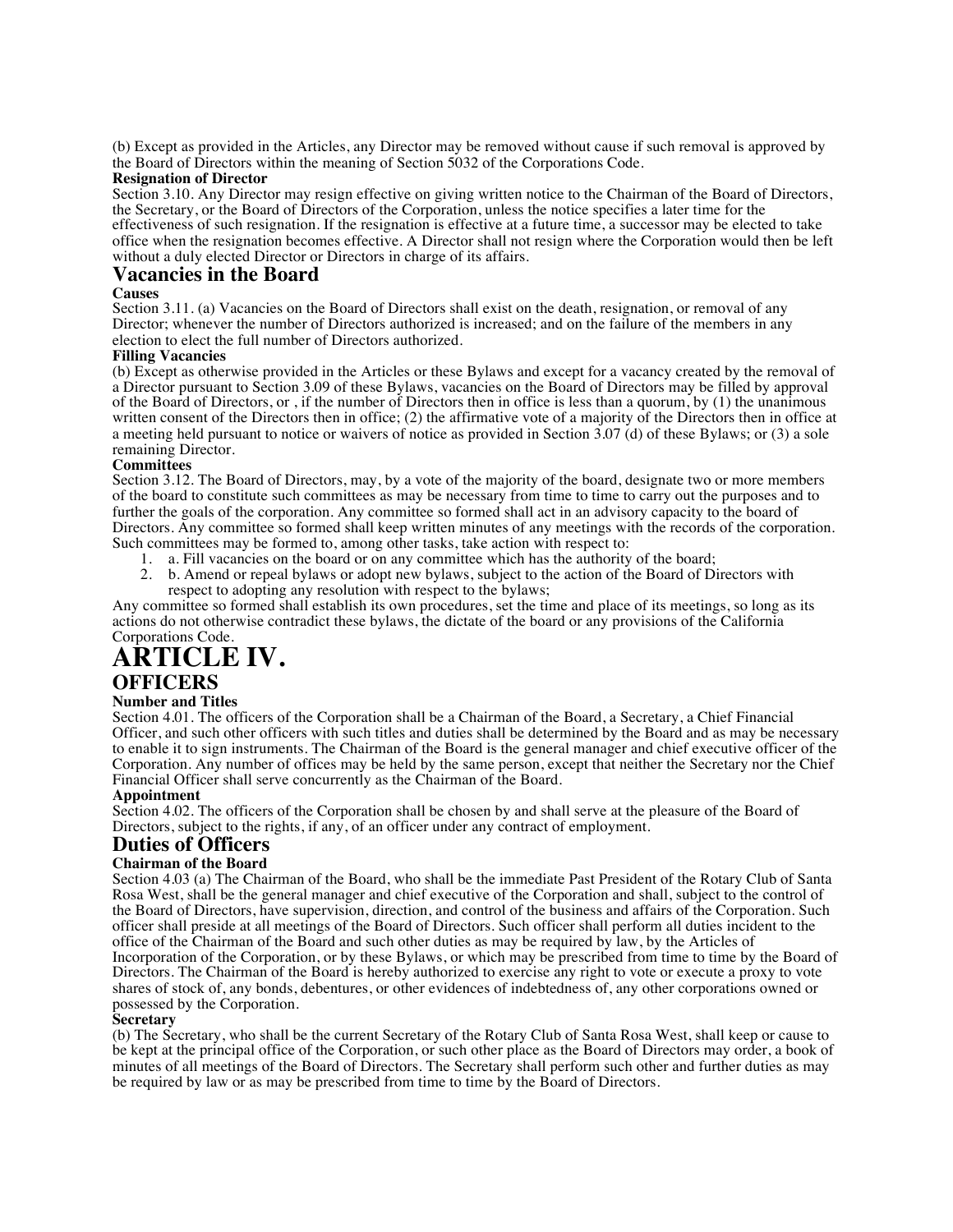#### **Chief Financial Officer**

(d) The Chief Financial Officer of the Corporation, who shall be the current Treasurer/Chief Financial Officer of the Rotary Club of Santa Rosa West, shall keep and maintain in written form (or in any other form capable of being converted into written form) adequate and correct books and records of the accounts of its assets, liabilities, receipts, disbursements, gains, and losses. The books and records of account shall at all times be open to inspection by any Director of the Corporation. The Chief Financial Officer shall deposit all moneys and other valuables in the name of and to the credit of the Corporation with such depositaries as may be designated by the Board of Directors. The Chief Financial Officer shall disburse the funds of the Corporation as ordered by the Board of Directors, and shall render to either the President or Chairman of the Board and the Directors, on request, an account of all such officer's transactions as Chief Financial Officer, and of the financial condition of the Corporation. The Chief Financial Officer shall perform such other and further duties as may be required by law or as may be prescribed or required from time to time by the Board of Directors or these Bylaws.

#### **Resignation and Removal of Officers**

Section 4.04. Any officer may resign at any time on written notice to the Corporation without prejudice to the rights, if any, of the Corporation under any contract to which the officer is a party. Officers may be removed with or without cause at any meeting of the Board of Directors by the affirmative vote of a majority of all the Directors.

# **ARTICLE V. INDEMNIFICATION**

# **Indemnification of Directors, Officers and Agents**

Section 5.01 To the fullest extent possible by law, whether set forth in California Corporation Code Sections 5047.5, 5238, 5239, or elsewhere, the corporation shall have the power to fully defend and indemnify the directors, officers and qualified agents of the corporation against all claims that may be brought against said directors, officers and qualified agents arising out of acts performed while said persons were acting in the authorized capacity of directors, officers or qualified agents of the corporation.

Section 5.02. To the extent that a person who is, or was, a director, officer or other qualified agent of the corporation has been successful on the merits in defense of any civil, criminal, administrative or investigative proceeding brought to procure a judgment against such person by reason of the fact that said person is, or was, an agent of the corporation, or has been successful in defense of any claim, issue or matter therein, such person shall be indemnified against expenses actually and reasonably incurred by the person in connection with such proceeding.

If such person either settles any such claim or sustains a judgment against such person, then indemnification against expenses, judgments, fines, settlements and other amounts reasonably incurred in connection with such proceeding shall be provided by this corporation to the extent allowed by Section 5238 of the California Corporation Code. **Insurance for Corporate Agents**

Section 5.03 The Board of Directors may adopt a resolution authorizing the purchase and maintenance of insurance on behalf of any agent of the corporation, including directors, officers, employees or other qualified agents against any liability other than violating provisions of the law relating to self-dealing asserted against or incurred by the agent in such capacity or arising out of the agent's status as such, whether or not the corporation would have the power to indemnify the agent against such liability under the provisions of said Section 5238 of the California

# Corporation Code. **ARTICLE VI. CORPORATE RECORDS, REPORTS AND SEAL**

#### **Keeping Records**

Section 6.01. The Corporation shall keep adequate and correct records of account and minutes of the proceedings of its Board and committees of the Board. The minutes shall be kept in written form. Other books and records shall be kept in either written form or in any other form capable of being converted into written form.

#### **Annual Report**

Section 6.02. The Board shall cause an annual report to be sent to all the members of the Community Fund Board not later than one hundred twenty (120) days after the close of the Corporation's fiscal year. The report shall contain all the information required by Section 6321(a) of the Corporations Code and shall be accompanied by any report thereon of independent accountants, or if there is no such report, the certificate of an authorized officer of the Corporation that such statement was prepared without audit from the books and records of the Corporation. Annual **Statement of Certain Transactions and Indemnifications**

Section 6.03. The Corporation shall furnish annually to the board of directors a statement of any transaction or indemnification described in Section 6322(d) and (e) of the Corporations Code, if such transaction or indemnification took place. Such annual statement shall be affixed to and sent with the annual report described in Section 6.02 of these Bylaws.

**Corporate Seal**